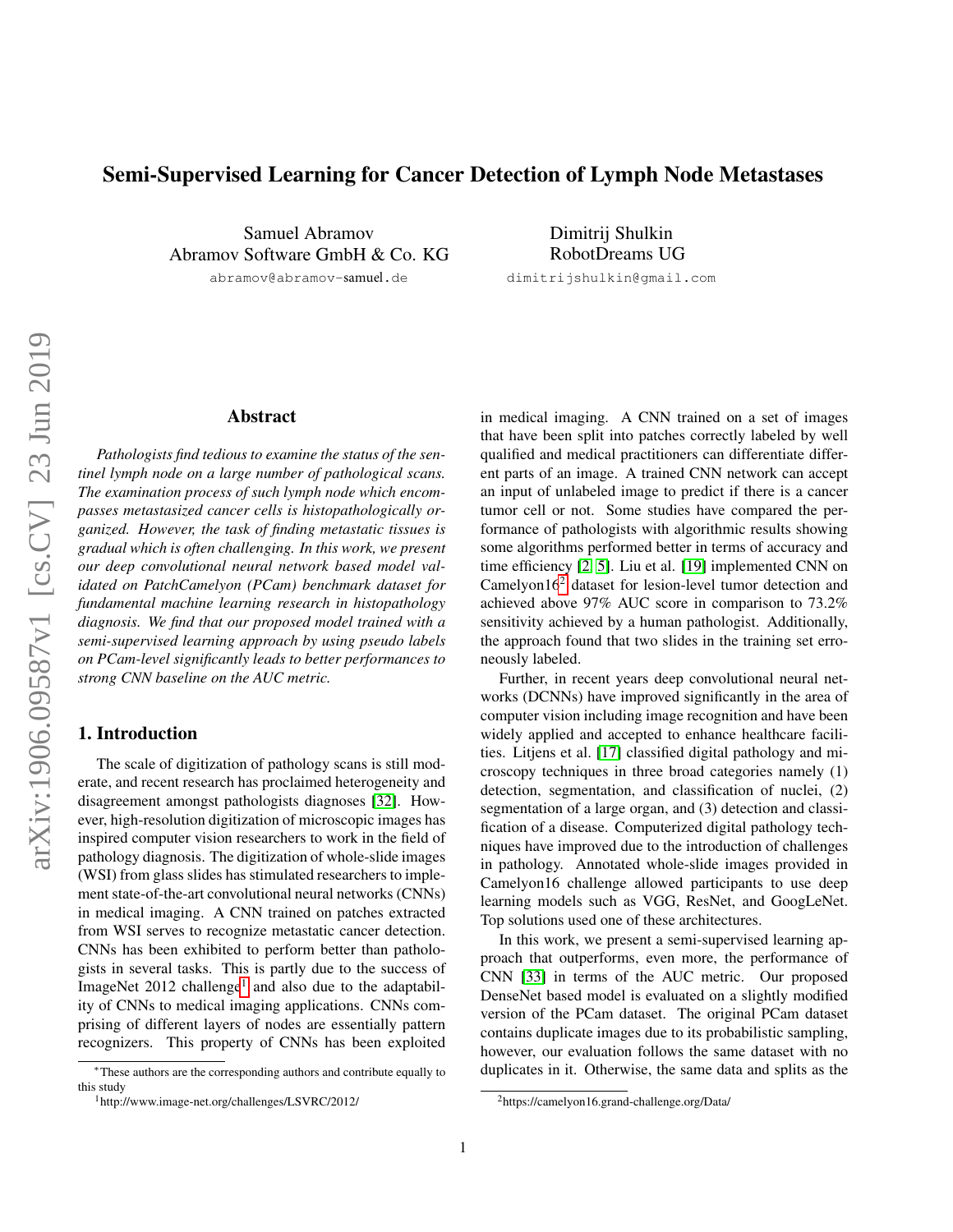PCam benchmark dataset are maintained.

Our paper is organized into six sections. Having introduced the extent of the paper in Section 1 followed by semi-supervised learning approach in Section 2 which includes the problem formulation, model architecture and the algorithm applied in effectuating the training steps for better performance of the prediction result (the tumor labels). Next, we will discuss the adapted new distribution on Patch-Camelyon benchmark dataset including the techniques applied during training steps. In Section 4, we will report the evaluation results followed by related work in Section 5, while Section 6 concludes the paper.

## 2. Semi-Supervised Learning

We use a semi-supervised learning approach for incremental training of our proposed model to leverage the unlabeled instances for achieving learning performance. Below we formulate the problem and describe our algorithmic approach for detecting metastatic cancer.

## 2.1. Problem Settings

The cancer detection task is a binary image classification problem, where the input is a small (96 x 96px) digital histopathology image *I* and the output is a binary label  $l \in \{0, 1\}$  stipulating the absence or presence of metastases in small image patches respectively.

Every single sample in the training set, we optimize the binary cross entropy  $loss<sup>3</sup>$  $loss<sup>3</sup>$  $loss<sup>3</sup>$ 

$$
B_L(I, l) = -l \log p(Y = 1 | I) - (1 - l) \log p(Y = 0 | I)
$$

where  $p(Y = i|I)$  refers to the probability that the network specifies to the label i.

## 2.2. Model Architecture

For this identification task, we use DenseNet which is a classic CNN architecture that was created [\[10\]](#page-6-4) in order to solve the vanishing gradient problem [\[23\]](#page-6-5). Unlike other architectures that address this issue, like ResNets [\[8\]](#page-6-6) or highway networks [\[29\]](#page-7-2), whereas in DenseNet all layers are connected so that the information flow between layers in the network is maximal (Figure [1\)](#page-1-1). In other words, such connectivity pattern introduces  $\frac{L(L+1)}{2}$  connections in an Llayer network. Figure 1 illustrates this layout schematically.

To be more precise, the proposed DenseNet201 model uses compression of 0.5 with no bottleneck layers. In other words, if a dense block contains *m* feature-maps, the following transition layer generates  $\vert 0.5m \vert$  output feature-maps.

Moreover, after removing the top layers and instead of fully connected layers, we concatenated the global average pooling (GAP) and global max pooling (GMP) layers

including batch normalization (BN) layer. Also, we use dropout layer (0.6) with a dense layer having one output which includes sigmoid activation.

We concatenated the GAP and GMP layers to use as a slight modification of a strategy described in [\[15\]](#page-6-7). In this paper, it is proposed to replace the traditional, fully interconnected layers in CNN by GAP. The idea is to create a feature map for each corresponding category of the classification task. Instead of placing fully connected layers over the feature maps, one should take the mean and max of each feature map, and the resulting vector is fed directly after BN and dropout layers into the sigmoid plane. One advantage of GAP and GMP layers across the fully interconnected layers is that it is more native to the convolutional structure by forcing correspondences between feature maps and categories. Another advantage is that there is no parameter for optimization in GAP and GMP layers, which avoids overfitting at this level.

By placing the dropout layer after BN the strategy described in [\[14\]](#page-6-8) was followed. Past work [\[28\]](#page-7-3) introduced dropout as an easy way to prevent CNNs from overfitting. It has been proven significantly effective in a variety of machine learning areas such as image classification [\[31\]](#page-7-4). Before the birth of BN, it became a necessity for almost all modern networks and successfully increased their performance against overlay risks despite their amazing simplicity. Past work [\[11\]](#page-6-9) demonstrated BN, a powerful capability that not only accelerated all modern architectures but also improved their strong baselines through their role as regularizers. Therefore, earlier work has employed BN in almost all current network structures [\[31,](#page-7-4) [9,](#page-6-10) [38\]](#page-7-5) and proves its high practicability and effectiveness.



<span id="page-1-1"></span>Figure 1. DenseNet201 Block Architecture

# 2.3. One Cycle Policy

In this work, we use one cycle policy approach. It was first introduced for SGD [\[26\]](#page-7-6). One cycle policy is a slight modification of cyclical learning rate policy (CLR) where a minimum and maximum learning rate limits with a step size was specified [\[24\]](#page-6-11). This policy allows the loss to plateau before the training ends. It combines the advantages of curriculum learning [\[3\]](#page-6-12) and simulated annealing [\[1\]](#page-6-13), both of which have a long history of use in deep learning.

As shown in Figure [2](#page-2-0) the step size is the number of iterations used for each step, and a cycle consists of two such

<span id="page-1-0"></span><sup>&</sup>lt;sup>3</sup>https://keras.io/losses/#binary\_crossentropy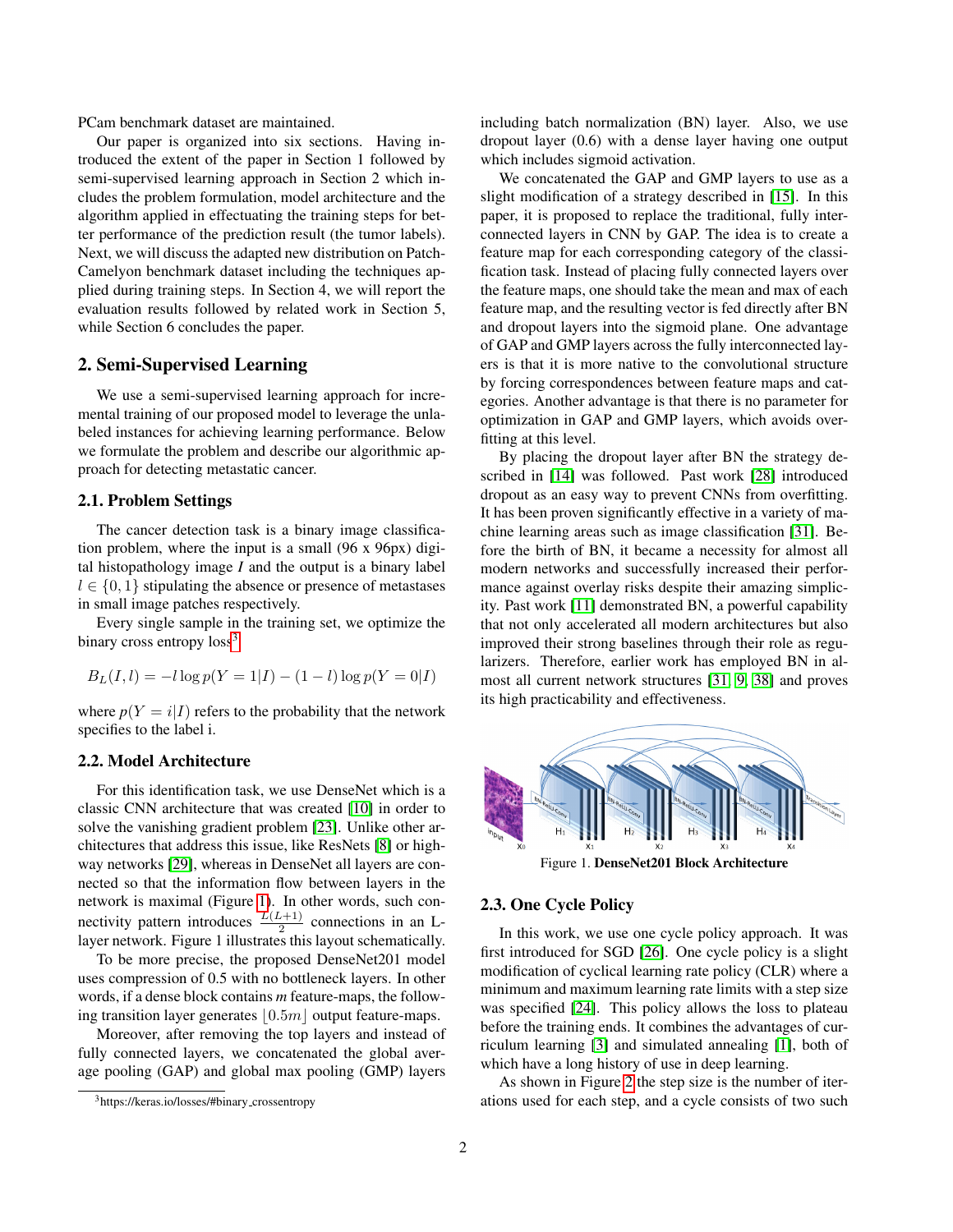steps - one in which the learning rate (LR) increases and the other in which it decreases. With one cycle policy, the cycle is always smaller than the total number of iterations where the learning rate descends several orders of magnitude less than the initial learning rate for the remaining iterations.

The maximum learning rate of 0.00055 led to the best results. For selecting the minimum learning rate, we divided the maximum learning rate by a factor of 10.



<span id="page-2-0"></span>Figure 2. One Cyclic Policy - Learning Rate

Momentum and learning rate are closely related. The optimal learning rate depends on the momentum and the momentum depends on the learning rate [\[25\]](#page-6-14). Also, they found in their experiments that cyclical momentum led to better results. In practice, they recommend choosing two values such as 0.85 and 0.95 and reducing them from the higher to the lower value when the learning rate increases, then returning to the higher momentum when the learning rate decreases.

#### 2.4. Pseudo Labels in Cancer Identification

In this section, a semi-supervised learning approach as described in [\[13\]](#page-6-15) is applied where we train a convolutional neural network several times in a supervised manner with labeled and unlabeled data simultaneously. For unlabeled data, pseudo-labels that include the class with the maximum predicted probability are used as if they were real labels.

This method is actually equivalent to entropy regularization [\[7\]](#page-6-16) where the conditional entropy of class probabilities can be used for a measure of class overlap. By minimizing entropy for unlabeled data, the overlap of the class probability distribution can be reduced. It promotes differentiation between low-density classes, which is often assumed in semi-supervised learning.

Considering multi-layer neural networks with M layers of hidden units it generally follows for the output unit  $h_i$  of kth layer:

$$
h_i^k = s^k \left( \sum_{j=1}^{d^k} W_{i_j}^k h_j^{k-1} + b^k \right), k = 1, ..., M+1
$$

where  $s^k$  is a non-linear activation function of the kth layer,  $W_{i_j}^k$  is the weight of  $k$ th layer connecting input unit  $j$ with output unit i,  $h_j^{k-1}$  is the input value of previous layer,  $b_i^k$  is the bias factor of kth layer corresponding to output unit i,  $f_i = h_i^{M+1}$  are output units used for prediction of target class and  $x_j = h_j^0$  are input values. Since this is a binary classification problem, the sigmoid function is used for the output representing probability of true positive label.

The global network is to be trained by minimizing supervised loss function:

$$
\sum_{i=1}^{C} L(y_i, f_i(x))
$$

where C is the number of labels,  $y_i$  is the 1-of-K code of the label,  $f_i$  is the network output for *i*th label and x is the input vector. Since sigmoid is used for the output for the cancer classification task, cross entropy is given as:

$$
L(y_i, f_i(x)) = -y_i log f_i - (1 - y_i) log (1 - f_i)
$$

Incorporating pseudo labels into overall loss function gives the following expression:

$$
L = \frac{1}{n} \sum_{m=1}^{n} \sum_{i=1}^{C} L(y_i^m, f_i^m) + \alpha(t) \frac{1}{n'} \sum_{m=1}^{n'} \sum_{i=1}^{C} L(y_i'^m, f_i'^m)
$$

where  $n$  is the number of mini-batch in labeled data for stochastic gradient descent (SGD),  $n'$  for unlabeled data,  $f_i^m$  is the output units of m's sample in labeled data,  $y_i^m$  is the label of that,  $f_i^{\prime m}$  for unlabeled data,  $y_i^{\prime m}$  is the pseudolabel of that for unlabeled data and  $\alpha(t)$  is a coefficient balancing them.

Entropy regularization [\[7\]](#page-6-16) is a way to benefit from unlabeled data within the maximum a posteriori estimate. This scheme allows separating low-density classes without modeling the density by minimizing the conditional entropy of class probabilities for unlabeled data:

$$
H(y|x') = \sum_{m=1}^{n'} \sum_{i=1}^{C} P(y_i^m = 1|x'^m) \log P(y_i^m = 1|x'^m)
$$

where  $n'$  is the number of unlabeled data,  $C$  is the number of classes,  $y_i^m$  is the unknown label of the *mth* unlabeled sample and,  $x^{\prime m}$  is the input vector of mth unlabeled sample. The entropy is a measure of class overlap. As class overlap decreases, it lowers the density of data points at the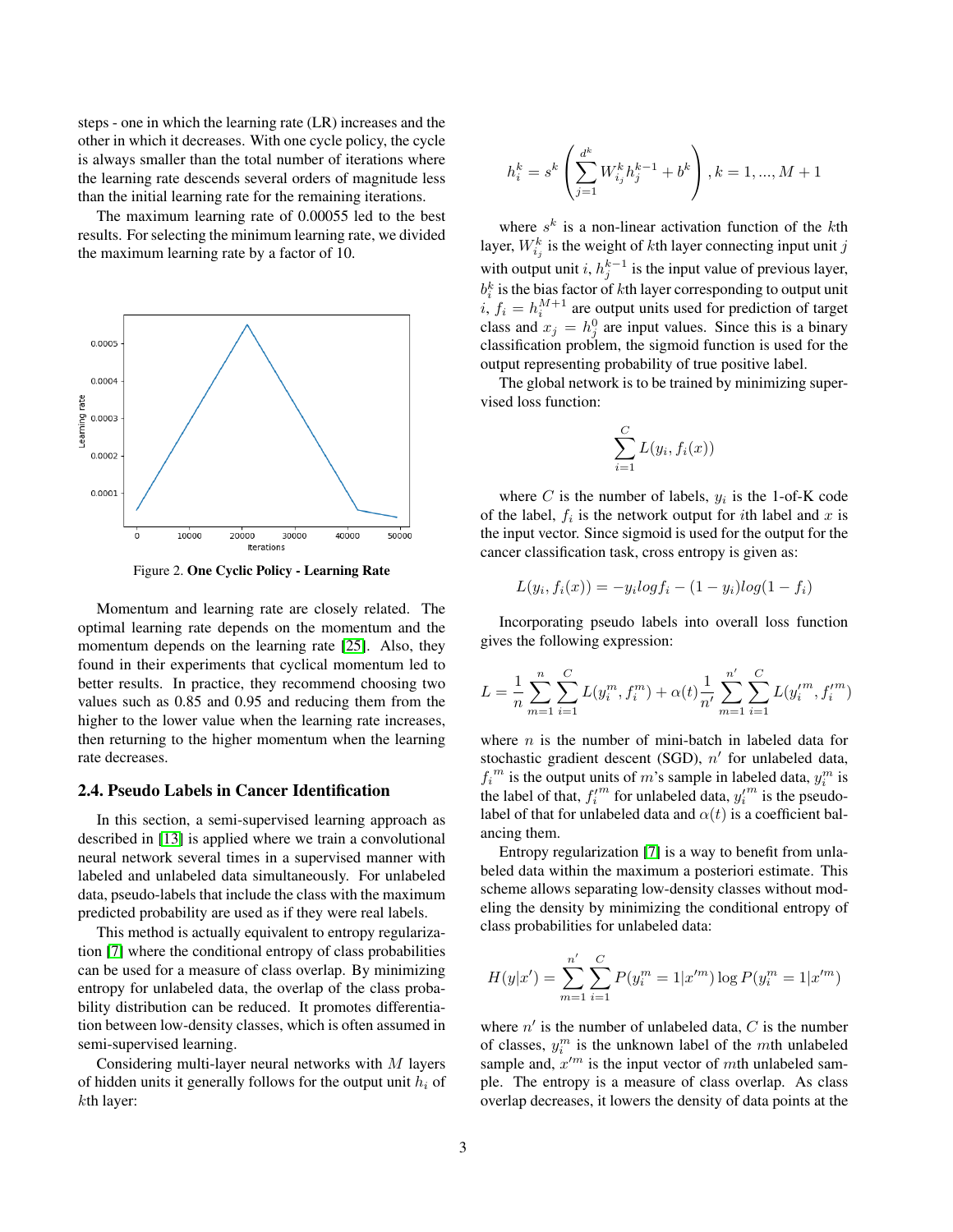decision boundary. The mean average precision (MAP) estimate is defined as the maximizer of the posterior distribution:

$$
C(\Theta, \lambda) = \sum_{m=1}^{n} \log P((y^{m}|x^{m}; \Theta) - \lambda H(y|x'; \Theta))
$$

where *n* is the number of labeled data,  $x^m$  is the *mth* labeled sample,  $\lambda$  is a coefficient balancing two terms. By maximizing the conditional log-likelihood of labeled data (the first term) with minimizing the entropy of unlabeled data (the second term), one can get the better performance using unlabeled data.

Pseudo-labels are target classes for unlabeled data as if they were real labels. For the first training run, only the labeled data was used. From the second fine-tuning training run, the following assumption was made:

$$
y_i' = \begin{cases} 1 & \text{if } P(TP) > 0.9 \\ 0 & \text{if } P(TN) < 0.1 \end{cases}
$$

where  $P(TP)$  is the predicted probability of a true positive label and  $P(T N)$  is the predicted probability of a true negative label. With this assumption, fine-tuning training runs were repeated five times. After each fine-tuning training run, it is possible to increase the pseudo label set until a certain convergence is achieved.

Because the total number of labeled data and unlabeled data is quite different and the training balance between them is quite important for the network performance, pseudo labels with the ratio of 1:1 to the training and validation set were added considering the balance between assumed true positive and true negative pseudo labels. With this approach, it was possible to increase the area under the curve (AUC) of DenseNet201 model after ten fine-tuning training runs.

# 3. Adapting New PatchCamelyon Data

We use the *PatchCamelyon*, a comprehensive patchlevel data set derived from Camelyon16 data. In this context, a new benchmark is developed that can accommodate the high volume, quality, and diversity of Camelyon16. The PCam dataset contains 327680 patches extracted from Camelyon16 at a size of 96 x 96 pixels with 10x magnification, selected using a hard negative mining regime. Since metrics at slide-level potentially obscure the relative performance of patch-level models. It has been proposed earlier [\[33\]](#page-7-1) to validate them on a patch-level task. Through this dataset, the task of histopathology diagnosis becomes accessible as a challenging benchmark for fundamental machine learning research. Based on the PCam dataset presents results that are consistently better than results of Camelyon16 state-of-the-art approaches, including [\[19,](#page-6-2) [34\]](#page-7-7).

We analyse the 49% of test data in the first phase, we found no issue with the distribution of various histopathological scans. As the training data is huge with labeled and unlabeled data. However, simply training a neural network on the PCam dataset to predict labels turns out yielding very poor results. To address this issue, proper distribution of targets in a test data is needed and we employed a slightly modified version $4$  of the original PCam dataset for this work.

## 3.1. Training

For cancer detection task, we trained our model for ten times with new re-prediction of pseudo labels after each training run, where each training run consists of seven epochs. Before training, we removed 498 images with too many white and black pixels which contain no structure information as outliers from the training set to reduce noise which is illustrated in Figure 3.



Figure 3. Images as Outliers in the Train Set

Finally, we resize the images from 96 x 96 to 224 x 224 pixel as the pre-trained models were originally trained on this size. After each semi-supervised learning run, more and more pseudo labels could be predicted, thus the training corpus could be increased where we perform random split to train and validation set.

Moreover, we apply a set of 10 online data augmentations. We describe the particular transformations in Section 3.2.

# 3.2. Test Time Augmentation

We apply test-time augmentation (TTA) during testing. TTA is a powerful technique that refers to performing data augmentation on a test image in order to get several versions of it and average predictions for them.

Test-time augmentation has been shown to improve the performances of computer vision algorithms [\[36\]](#page-7-8). Typically transformations include flipping, cropping, rotating,

<span id="page-3-0"></span><sup>4</sup>https://www.kaggle.com/c/histopathologic-cancer-detection/data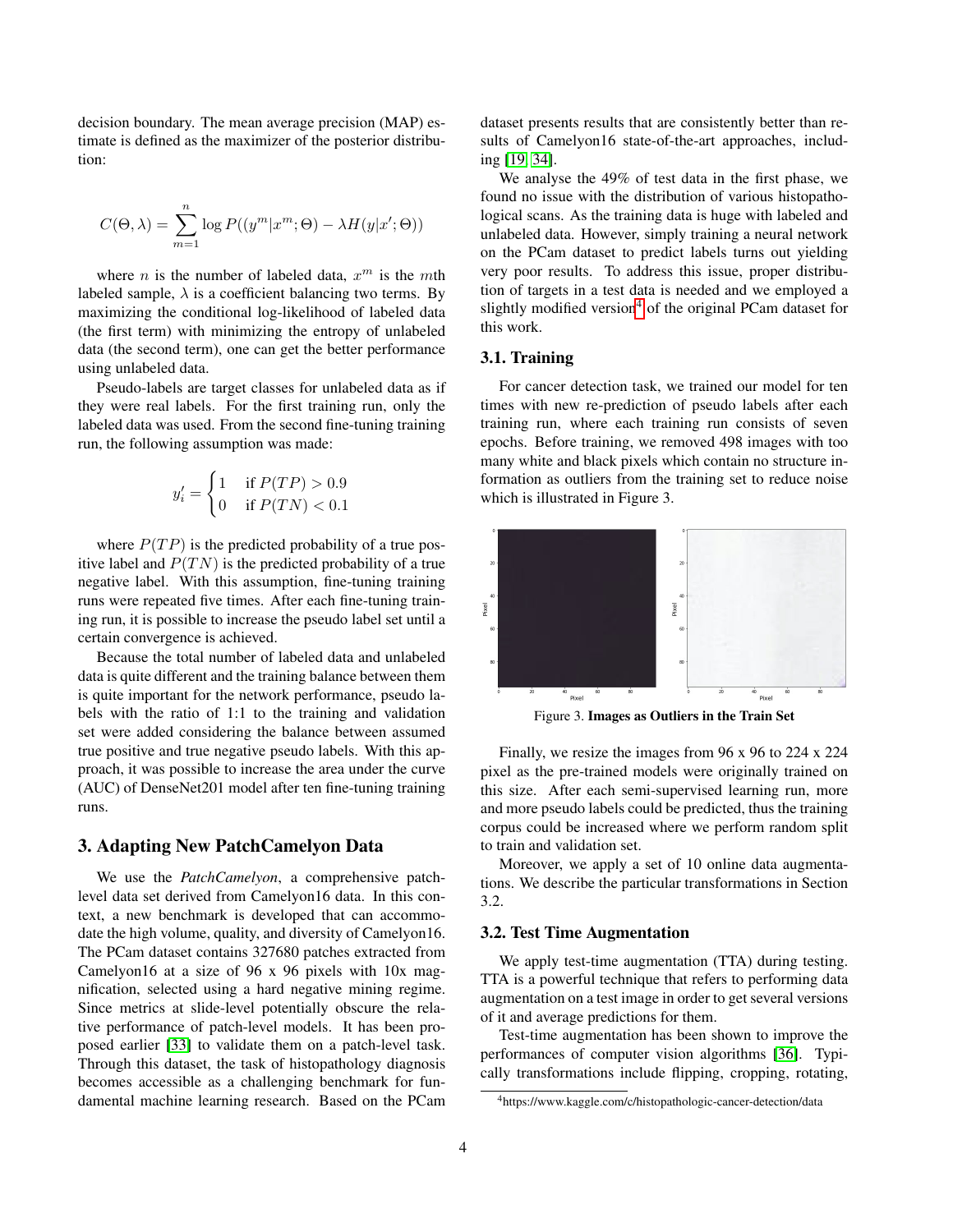scaling, etc. Having applied a set of transformations during test-time include ten transformations: horizontal flip, vertical flip, rotation from -45 to +45 degrees, cropping each side by 0-20%, scaling by 80-120%, translation from -20% to +20% (per axis), sharpening and overlying the results with the original using an alpha between 0.0 and 1.0, embossing and overlying the results with the original using an alpha between 0.0 and 1.0, Gaussian noise, changing hue and saturation. In other words, for each original image in test set there are ten modified versions. The model makes eleven predictions and these predictions are blended with equal weights giving the final prediction for the image.

The transformations for TTA are identical to the ones used in cross-validation. This is done so that crossvalidation can be used as a reliable metric of how well an algorithm performs on unseen data (test set).

# 4. Evaluation

## 4.1. Results

We apply semi-supervised learning approach on dif-ferent pre-trained models<sup>[5](#page-4-0)</sup> such as VGG16, InceptionResNetV2, InceptionV3, Xception, ResNet101 and DenseNet201 in the sense of transfer learning.

| Model             | 51% Test Data | 49% Test Data | 100% Test Data |  |  |
|-------------------|---------------|---------------|----------------|--|--|
| VGG16             | 0.9768        | 0.9721        | 0.9745         |  |  |
| InceptionResNetV2 | 0.9764        | 0.9769        | 0.9766         |  |  |
| Xception          | 0.9748        | 0.9756        | 0.9752         |  |  |
| Inception V3      | 0.9758        | 0.9790        | 0.9774         |  |  |
| SE-ResNet101      | 0.9784        | 0.9781        | 0.9783         |  |  |
| DenseNet201       | 0.9786        | 0.9802        | 0.9794         |  |  |
| GDenseNet [33]    |               |               | 0.9630         |  |  |

<span id="page-4-1"></span>Table 1. Evaluation Results

As shown in the Table [1](#page-4-1) the DenseNet201 model performs better than other deep CNN models. This is illustrated in [4.](#page-5-0)

The characteristic for all pre-trained models was the fact that they were already over-fitted after 5-7 epochs. The Figure [5](#page-5-1) shows the losses of train and validation sets including pseudo labels during the 10th fine-tuning run of DenseNet201 model. When considering the validation loss, a sign of overfitting after the 5th epoch can be detected, as the validation loss begins to increase.

## 4.2. Ensembles

Ensemble methods can help to reduce variance [\[12\]](#page-6-17) and improve the overall performance of machine learning algorithms [\[4,](#page-6-18) [20,](#page-6-19) [18\]](#page-6-20).

For this cancer detection task, we obtained the best result with the ensembling technique. We train several versions of SE-ResNet101 with an extensive TTA after the predictions

from all models by averaging with equal weights. Such approach provided the best and the most robust results.

The biggest downside of such an approach is that it's computationally expensive. We trained 7 SE-ResNet101 for this ensemble. Each model took 6 hours to train and another hour to get predictions using NVIDIA Tesla P100.

<span id="page-4-2"></span>Table 2. Comparison of the best single model and the ensemble

| Model                           | 51% Test Data | 49% Test Data | 100% Test Data |
|---------------------------------|---------------|---------------|----------------|
| Ensemble (7 SE-ResNet101)       | 0.9810        | 0.9822        | 0.9816         |
| Best single model (DenseNet201) | 0.9786        | 0.9802        | 0.9794         |
| GDenseNet [33]                  |               |               | 0.9630         |

We evaluated TTA with a different set of transformations (compared to transformations for the DenseNet model). We use 15 transformations: vertical flip, horizontal flip, rotations by 90, 180, 270 degrees, horizontal flip and rotation by 90 degrees, horizontal flip and rotation by 270 degrees, changing brightness, contrast, saturation, hue, and also 3 different combinations of changing brightness, contrast, saturation, and hue.

As shown in Table [2,](#page-4-2) the ensemble technique led to the AUC of 0.9816 (evaluated on 100% of test data) outperforming the best single model as well as the benchmark solution presented in [\[33\]](#page-7-1).

## 5. Related Work

Veeling et al. [\[33\]](#page-7-1) proposed rotation equivariant CNNs showing that rotation equivariance improved tumor detection on a challenging lymph node metastases dataset. The authors suggested a fully-convolutional patch-classification model that is equivariant to 90" rotations and reflection. The model has shown a notable advance on the Camelyon16 benchmark [\[2\]](#page-6-0) dataset.

Bejnordi et al. [\[2\]](#page-6-0) assessed the performance of automated deep learning algorithms at identifying metastases in hematoxylin and eosinstained tissue regions of lymph nodes of women with breast cancer and compared it with pathologists diagnoses in a diagnostic setting. The experiments results revealed that some deep learning algorithms succeeded more excellent diagnostic performance than a panel of 11 pathologists competing in a simulation study intended to mimic regular pathology workflow; algorithm performance was comparable with a specialist pathologist interpreting whole-slide images without time constraints.

Gorelick et al. [\[6\]](#page-6-21) implemented a two-stage AdaBoostbased classification for automatic prostate cancer detection and grading on hematoxylin and eosin-stained tissue images. The first stage named tissue component classification includes automatic tessellation of an image into superpixels utilizing a graph-cut based approach; extraction of superpixel appearance, morphometric and geometric features; and classification of superpixels in nine tissue component types based on the extracted features using modest

<span id="page-4-0"></span><sup>5</sup>We experimented with all other models as mentioned and comparing it in Table 1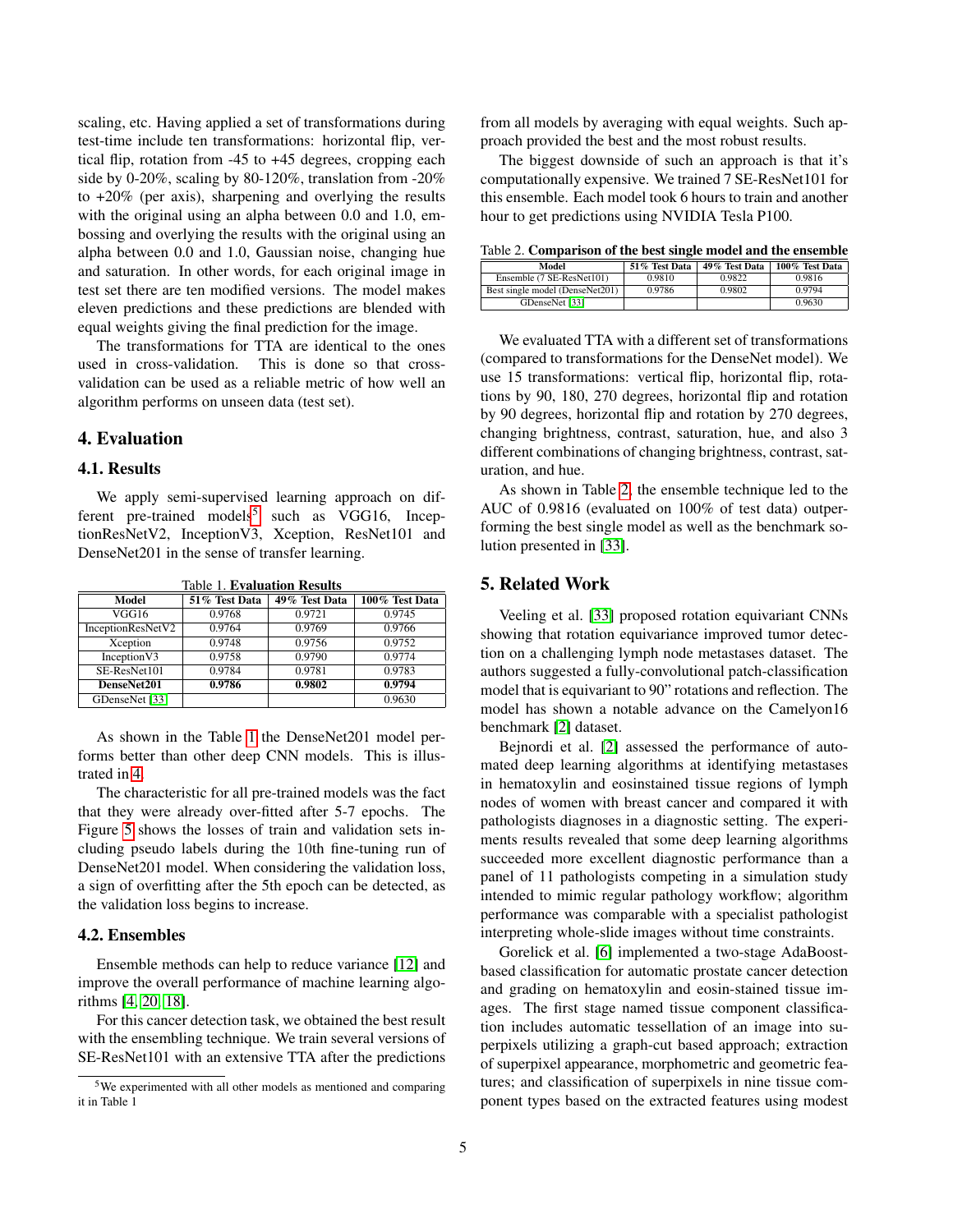



<span id="page-5-0"></span>AdaBoost. In the second stage, the authors classified cancer versus non-cancer and low-grade versus high-grade cancer utilizing tissue component labeling. The approach produced a 60-times reduction in data size and thus increasing processing efficiency the results have shown 90% accuracy for cancer versus non-cancer and 85% for high-grade versus low-grade classification. The false-negative rate was 12% for cancer detection and 5% for high-grade cancer detection.

Sun et al. [\[37\]](#page-7-9) implemented deep learning algorithms for lung cancer diagnosis on lung image database consortium (LIDC) database. The authors implemented a convolutional neural network, deep-belief network (DBN), stacked denoising autoencoder (SDAE). CNN architecture comprises eight hidden layers with odd-numbered convolutional layer and even-numbered pooling and sub-sampling. Each convolutional layer employed 12, 8, 6 feature maps and connected to pooling layers with the 5 x 5 kernel. The architecture of DBN was obtained by training and stacking four layers with each layer holding 100 restricted Boltzmann machine (RBM). The architecture of the SDAE model incorporates three layers SDAE with each autoencoder stacked on the top of each other and each autoencoder having 2000, 1000, and 400 hidden neurons with corruption level of 0.5. The highest accuracy of 0.8119 was obtained in using DBN.

Nahid et al. [\[21\]](#page-6-22) first used unsupervised clustering and further used the deep neural network models guided by the clustered information to classify the breast cancer images [\[27\]](#page-7-10) into benign and malignant classes.

Wang et al. [\[35\]](#page-7-11) proposed a deep learning-based system to auto-detect metastatic cancer from whole slide images of sentinel lymph nodes in the Camelyon challenge 2016. The authors compared GoogLeNet, AlexNet, VGG16, and FaceNet after pre-processing of excluding white background space. The highest performance was obtained in <span id="page-5-1"></span>using GoogLeNet with 40 times magnification

Steiner et al. [\[30\]](#page-7-12) conducted a study utilizing results from deep learning algorithms for the detection of breast cancer metastasis in lymph nodes. The study involved reviewing 70 slides by six pathologists in two modes assisted, and unassisted wherein the deep learning mode was used to outline interesting regions in assisted mode. The study found that algorithm-assisted pathologists demonstrated higher accuracy than either the algorithm or the pathologist alone. Pang et al. [\[22\]](#page-6-23) proposed multiple magnification feature embedding (MMFE) as image tile prediction encoder and slice feature extractor. The method considered inputs image tiles in three resolution 256, 1024, and 4096 and scales to 256. The authors reported 78.1% accuracy in case of MMFE (tile results) and 84.6% accuracy in case of MMFE (features).

# 6. Conclusion

We found that some of the techniques did not improve the performances of the model. These techniques include progressive learning; focal loss [\[16\]](#page-6-24); average, geometric, and power weights for ensembles; training models with the center crop of 32 px instead of resized images.

Also, some of the models show significant improvement in the semi-supervised learning approach. With this approach, without the common k-fold method, the area under the curve (AUC) of a best single model could be increased after ten fine-tuning training runs from 0.971 to 0.9794 (evaluated on 100% of test data) outperforming the benchmark solution introduced in [\[33\]](#page-7-1).

In general, pseudo labeling technique allows the training set to be enlarged without knowing the correct labels, allowing the model to achieve better generalization where entropy regularization [\[7\]](#page-6-16) is a way to benefit from unlabeled data within the maximum a posteriori estimate. This opens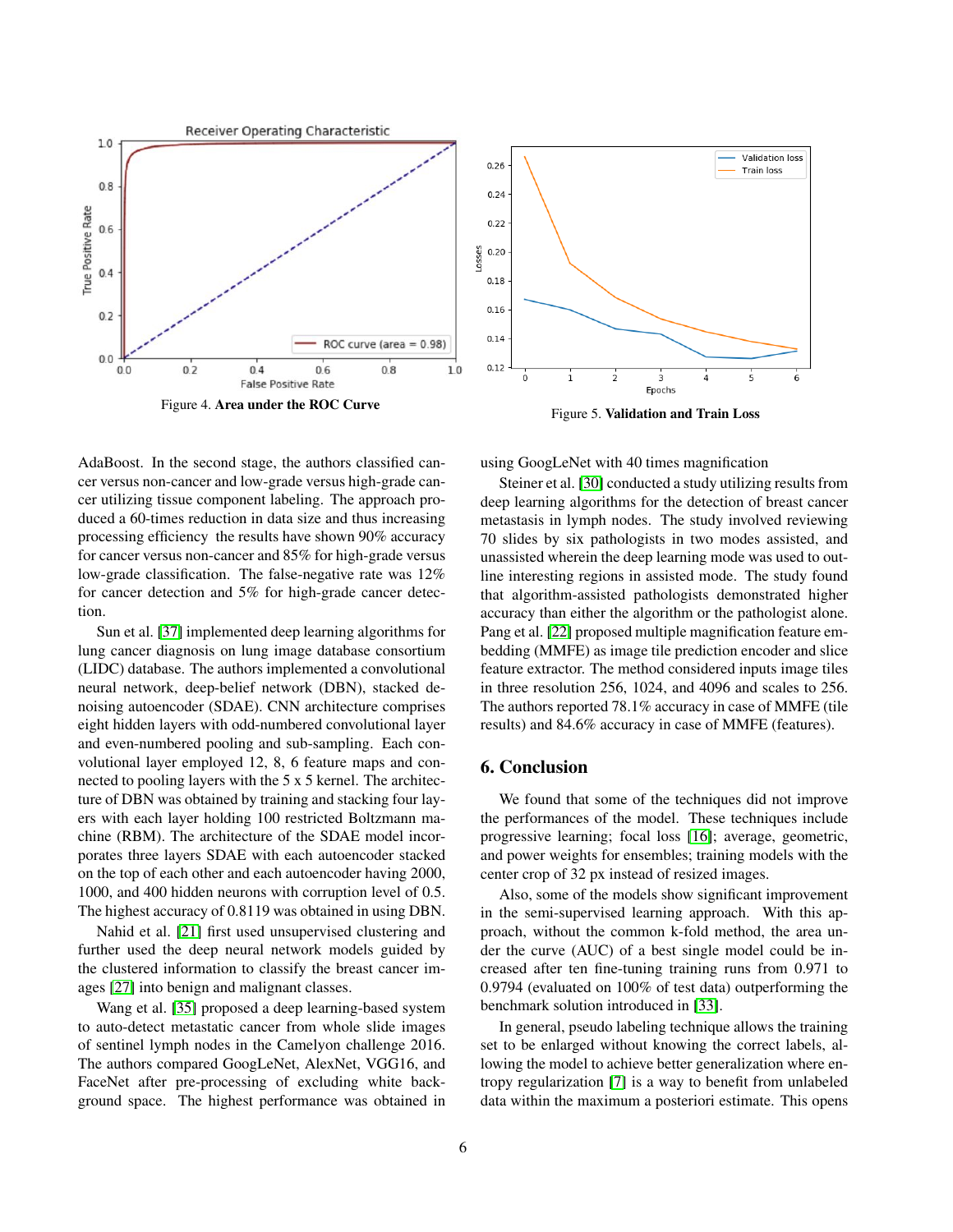up new possibilities for practical use of the model, the basic idea of which is that the single model could be continuously improved in the backend with unlabeled patches derived from new WSIs, which are uploaded to the frontend by the pathologist.

## Acknowledgements

We would like to thank Frank Ihlenburg for his valuable comments and acknowledge Kaggle for availing the dataset for this work.

# References

- <span id="page-6-13"></span>[1] Emile Aarts and Jan Korst. Simulated annealing and boltzmann machines. 1988.
- <span id="page-6-0"></span>[2] Babak Ehteshami Bejnordi, Mitko Veta, Paul Johannes Van Diest, Bram Van Ginneken, Nico Karssemeijer, Geert Litjens, Jeroen AWM Van Der Laak, Meyke Hermsen, Quirine F Manson, Maschenka Balkenhol, et al. Diagnostic assessment of deep learning algorithms for detection of lymph node metastases in women with breast cancer. *Jama*, 318(22):2199–2210, 2017.
- <span id="page-6-12"></span>[3] Yoshua Bengio, Jérôme Louradour, Ronan Collobert, and Jason Weston. Curriculum learning. In *Proceedings of the 26th annual international conference on machine learning*, pages 41–48. ACM, 2009.
- <span id="page-6-18"></span>[4] H Ismail Fawaz, Germain Forestier, Jonathan Weber, Lhassane Idoumghar, and P Muller. Deep neural network ensembles for time series classification. *arXiv preprint arXiv:1903.06602*, 2019.
- <span id="page-6-1"></span>[5] Jeffrey Alan Golden. Deep learning algorithms for detection of lymph node metastases from breast cancer: helping artificial intelligence be seen. *Jama*, 318(22):2184–2186, 2017.
- <span id="page-6-21"></span>[6] Lena Gorelick, Olga Veksler, Mena Gaed, José A Gómez, Madeleine Moussa, Glenn Bauman, Aaron Fenster, and Aaron D Ward. Prostate histopathology: Learning tissue component histograms for cancer detection and classification. *IEEE transactions on medical imaging*, 32(10):1804– 1818, 2013.
- <span id="page-6-16"></span>[7] Yves Grandvalet and Yoshua Bengio. Semi-supervised learning by entropy minimization. In *Advances in neural information processing systems*, pages 529–536, 2005.
- <span id="page-6-6"></span>[8] Kaiming He, Xiangyu Zhang, Shaoqing Ren, and Jian Sun. Deep residual learning for image recognition. In *Proceedings of the IEEE conference on computer vision and pattern recognition*, pages 770–778, 2016.
- <span id="page-6-10"></span>[9] Andrew G Howard, Menglong Zhu, Bo Chen, Dmitry Kalenichenko, Weijun Wang, Tobias Weyand, Marco Andreetto, and Hartwig Adam. Mobilenets: Efficient convolutional neural networks for mobile vision applications. *arXiv preprint arXiv:1704.04861*, 2017.
- <span id="page-6-4"></span>[10] Gao Huang, Zhuang Liu, Laurens Van Der Maaten, and Kilian Q Weinberger. Densely connected convolutional networks. In *Proceedings of the IEEE conference on computer vision and pattern recognition*, pages 4700–4708, 2017.
- <span id="page-6-9"></span>[11] Sergey Ioffe and Christian Szegedy. Batch normalization: Accelerating deep network training by reducing internal covariate shift. *arXiv preprint arXiv:1502.03167*, 2015.
- <span id="page-6-17"></span>[12] Cheng Ju, Aurélien Bibaut, and Mark van der Laan. The relative performance of ensemble methods with deep convolutional neural networks for image classification. *Journal of Applied Statistics*, 45(15):2800–2818, 2018.
- <span id="page-6-15"></span>[13] Dong-Hyun Lee. Pseudo-label: The simple and efficient semi-supervised learning method for deep neural networks. In *Workshop on Challenges in Representation Learning, ICML*, volume 3, page 2, 2013.
- <span id="page-6-8"></span>[14] Xiang Li, Shuo Chen, Xiaolin Hu, and Jian Yang. Understanding the disharmony between dropout and batch normalization by variance shift. *arXiv preprint arXiv:1801.05134*, 2018.
- <span id="page-6-7"></span>[15] Min Lin, Qiang Chen, and Shuicheng Yan. Network in network. *arXiv preprint arXiv:1312.4400*, 2013.
- <span id="page-6-24"></span>[16] Tsung-Yi Lin, Priya Goyal, Ross Girshick, Kaiming He, and Piotr Dollár. Focal loss for dense object detection. In *Proceedings of the IEEE international conference on computer vision*, pages 2980–2988, 2017.
- <span id="page-6-3"></span>[17] Geert Litjens, Thijs Kooi, Babak Ehteshami Bejnordi, Arnaud Arindra Adiyoso Setio, Francesco Ciompi, Mohsen Ghafoorian, Jeroen Awm Van Der Laak, Bram Van Ginneken, and Clara I Sánchez. A survey on deep learning in medical image analysis. *Medical image analysis*, 42:60–88, 2017.
- <span id="page-6-20"></span>[18] Jiayi Liu, Samarth Tripathi, Unmesh Kurup, and Mohak Shah. Make (nearly) every neural network better: Generating neural network ensembles by weight parameter resampling. *arXiv preprint arXiv:1807.00847*, 2018.
- <span id="page-6-2"></span>[19] Yun Liu, Krishna Gadepalli, Mohammad Norouzi, George E Dahl, Timo Kohlberger, Aleksey Boyko, Subhashini Venugopalan, Aleksei Timofeev, Philip Q Nelson, Greg S Corrado, et al. Detecting cancer metastases on gigapixel pathology images. *arXiv preprint arXiv:1703.02442*, 2017.
- <span id="page-6-19"></span>[20] Vladimir Macko, Charles Weill, Hanna Mazzawi, and Javier Gonzalvo. Improving neural architecture search image classifiers via ensemble learning. *arXiv preprint arXiv:1903.06236*, 2019.
- <span id="page-6-22"></span>[21] Abdullah-Al Nahid, Mohamad Ali Mehrabi, and Yinan Kong. Histopathological breast cancer image classification by deep neural network techniques guided by local clustering. *BioMed Research International*, 2018.
- <span id="page-6-23"></span>[22] H. Pang, W. Lin, C. Wang, and C. Zhao. Using transfer learning to detect breast cancer without network training. In *2018 5th IEEE International Conference on Cloud Computing and Intelligence Systems (CCIS)*, pages 381–385, Nov 2018.
- <span id="page-6-5"></span>[23] Razvan Pascanu, Tomas Mikolov, and Yoshua Bengio. On the difficulty of training recurrent neural networks. In *International conference on machine learning*, pages 1310–1318, 2013.
- <span id="page-6-11"></span>[24] Leslie N Smith. Cyclical learning rates for training neural networks. In *2017 IEEE Winter Conference on Applications of Computer Vision (WACV)*, pages 464–472. IEEE, 2017.
- <span id="page-6-14"></span>[25] Leslie N Smith. A disciplined approach to neural network hyper-parameters: Part 1–learning rate, batch size, momen-